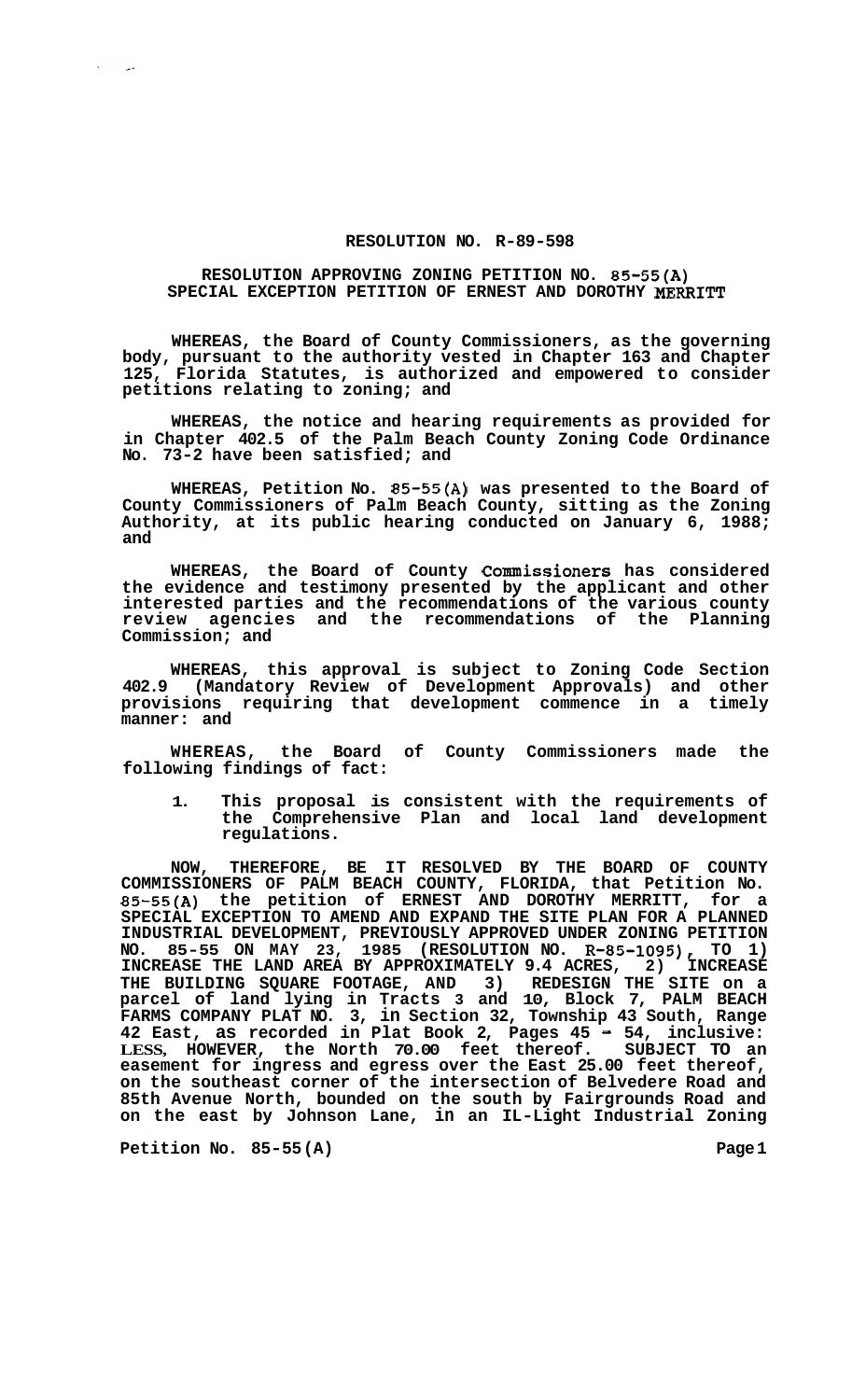**District, was approved as advertised, subject to the folloWing conditions:** 

- **1. Petitioner shall comply with all conditions of previous approval unless expressly modified herein.**
- **2. Prior to certification, the site plan shall be amended indicate the following:**  to indicate the following:
	- **a. Required 25 foot landscape strips**
	- **b. Removal of trees that are proposed in the 20 foot lake maintenance easement**
	- **C. Tabular data to indicate the correct amount of required shade trees**
	- **d. Relocation of the parking stalls that are located between the two, one story, 42,600 square foot buildings or redesign them to meet code**
	- **e. Redesign the loading berths that serve the 42,600 square foot buildings. They shall be a minimum of twelve feet wide.**
	- **f. Required terminal islands**
	- **g**. **Required trees in terminal islands**
	- **h. Required physical separation separating the specialized vehicular use area from public access. This barrier may be in the form of a landscape strip, curbing, removable bollards or other suitable barrier approved by the Zoning Division.**
	- **i. Required hedge material along the south and western property lines**
	- **j. Required transfer of 10 percent of all specialized vehicular use areas to the perimeter of the lot**
	- **k. Corrected tabular information for building square footage and associated parking requirements (specifically the saw shed and maintenance shop).**
- **3. Prior to site plan review committee the petitioner shall submit in duplicate, simultaneously with the application documentation substantiating the abandonment of a 25 foot unrecorded road easement (Johnson Lane) that is located along the eastern property line. If this is not abandoned the petitioner shall relocate the landscape strip and parking west of this easement unless the appropriate releases are secured** .

**Petition No. 85-55(A) Page 2**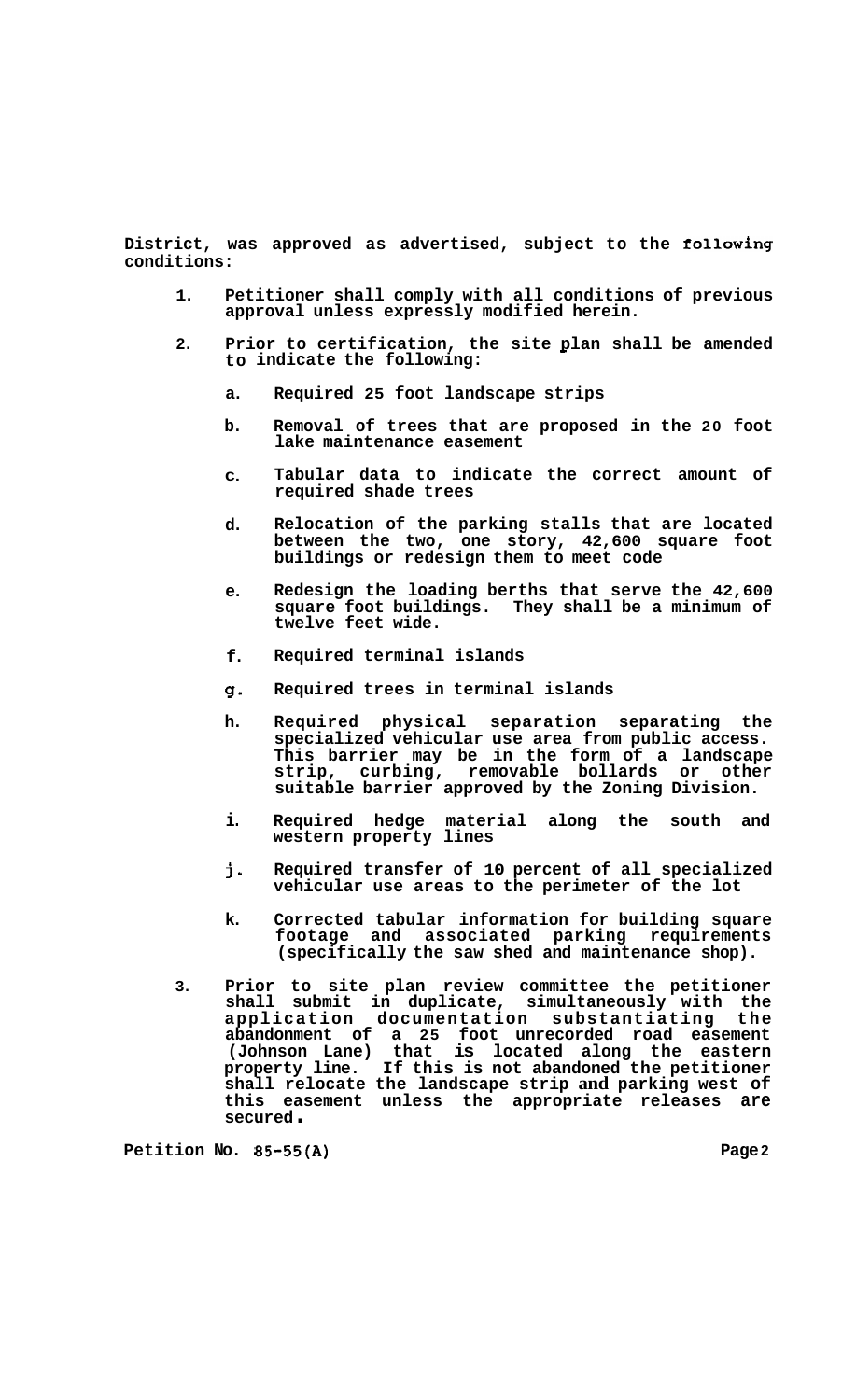- **4. Prior to site plan certification, the petitioner shall execute a Unity of Title covering the entire site. This unity shall be recorded and submitted in duplicate simultaneously with the application for Site Plan Review Committee approval.**
- **5. Prior to site plan certification the petitioner ishall**  submit a loading demand statement pursuant to Section **500.19B of the Zoning Code.**
- **6. The developer shall retain the stormwater runoff in accordance with all applicable agency requirements in**  effect at the time of the permit application. However, **at a minimum, this development shall retain oilsite**  three (3) inches of the stormwater runoff generated by **a** three (3) year-one (1) hour storm as required by the **Permit Section, Land Development Division. The drainage system shall be maintained in an accep':able condition as approved by the County Engineer. 111 the**  event that the drainage system is not adequately **maintained as determined by the County Engineer, this matter will be referred to the Code Enforcement 13oard for enforcement.**
- **7.**  The developer shall pay a Fair Share Fee in the anount and manner required by the "Fair Share Contribution for **Road Improvements Ordinance" as it presently exisis or as it may from time to time be amended. The Fair !;hare Fee for this project presently is \$4,715.00 (176 1:rips X \$26.79 per trip).**
- **8. No off-premise signs shall be permitted on the sitt!.**
- **9. Generation and disposal of hazardous effluents into sanitary sewerage system shall be prohibited urlless adequate pretreatment facilities approved by the Florida Department of Environmental Regulation (I'DER)**  and Agency responsible for sewage works are constructed **and used by project tenants or owners generating such effluents.**
- **10.**  Since sewer service is available to the property, **septic tank shall not be approved for use on said property.**
- 11. Since water service is available to the property, a **potable water well shall not be approved for us: on said property.**

**Petition No. 85-55(A) Eage 3** 

,